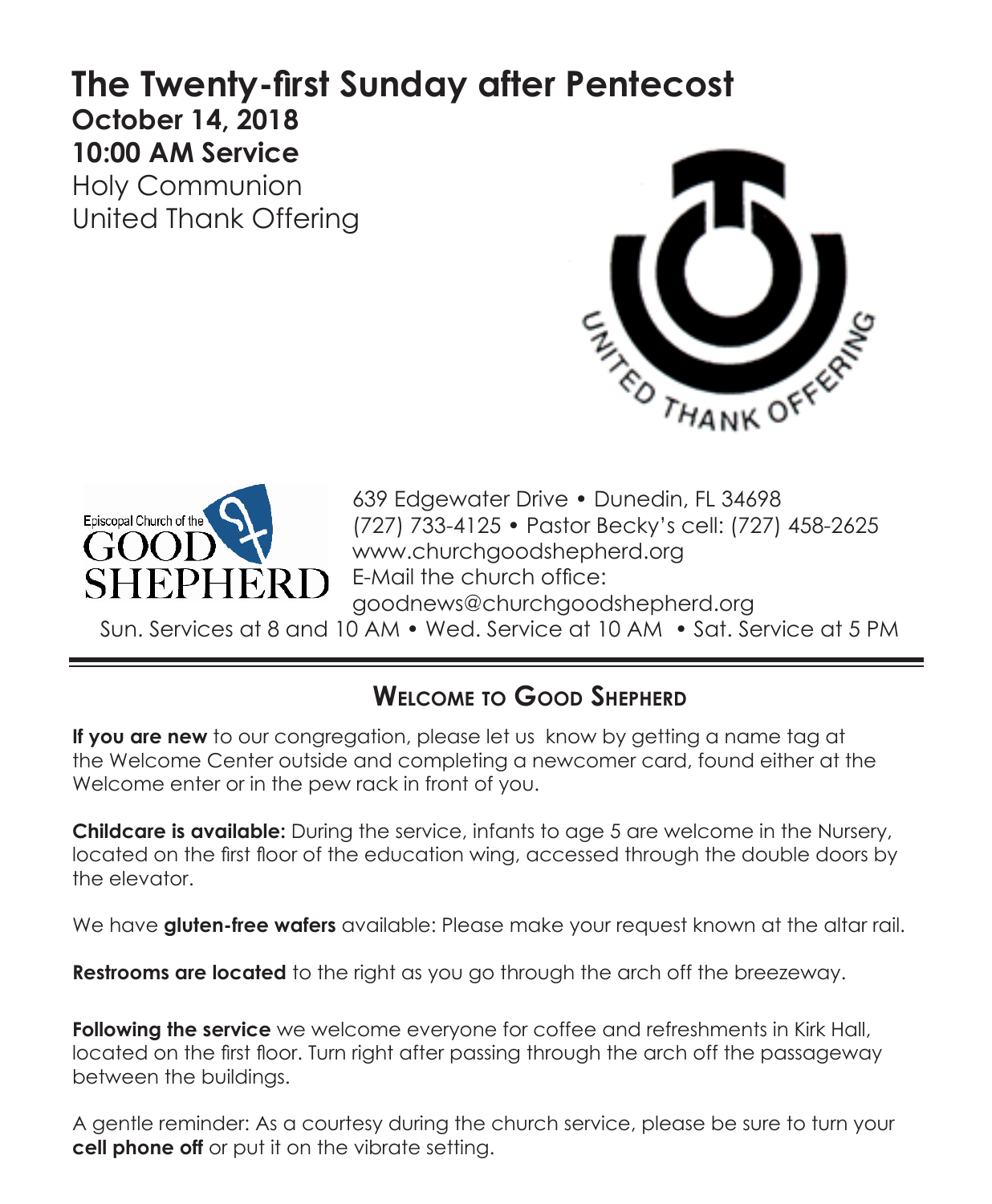## **Gathering for Worship**

*[During the Prelude, please prepare for worship by observing attentive silence.]*

**Prelude** *Voluntary in G* William Walond

*[Please stand when the chimes sound.]*

Symbols in the Bulletin: **P** Priest, **D** Deacon, **Q** Congregation, **L** Leader, **M** Everyone.

**GATHERING HYMN** *Come, Thou Fount of Every Blessing* 686, vs. 1,3

C *Come, thou fount of every blessing, tune my heart to sing thy grace! Streams of mercy never ceasing, call for songs of loudest praise. Teach me some melodious sonnet, sung by flaming tongues above. Praise the mount! Oh, fix me on it, mount of God's unchanging love.*

*Oh, to grace how great a debtor daily I'm constrained to be! Let thy goodness, like a fetter, bind my wandering heart to thee: prone to wander, Lord, I feel it, prone to leave the God I love; here's my heart, oh, take and seal it, seal it for thy courts above.*

**Welcome and Announcements**

*[Please be seated.]*

#### **Mission Moment**

#### **Acclamation**

*[Please stand.]*

- P Blessed be God: Father, Son, and Holy Spirit.
- C **And blessed be his kingdom, now and for ever. Amen.**

**Collect for Purity**

- P Let us pray together…
- C **Almighty God, to you all hearts are open, all desires known, and from you no secrets are hid: Cleanse the thoughts of our hearts by the inspiration of your Holy Spirit, that we may perfectly love you, and worthily magnify your holy Name; through Christ our Lord. Amen.**

**Hymn of Praise** *I Sing the Almighty Power* 398, vs. 1,2

*I sing the almighty power of God, that made the mountains rise, that spread the flowing seas abroad and built the lofty skies. I sing the wisdom that ordained the sun to rule the day; the moon shines full at his command, and all the stars obey.*

*I sing the goodness of the Lord, that filled the earth with food; he formed the creatures with his Word, and then pronounced them good. Lord, how thy wonders are displayed, where'er I turn my eye, if I survey the ground I tread, or gaze upon the sky!*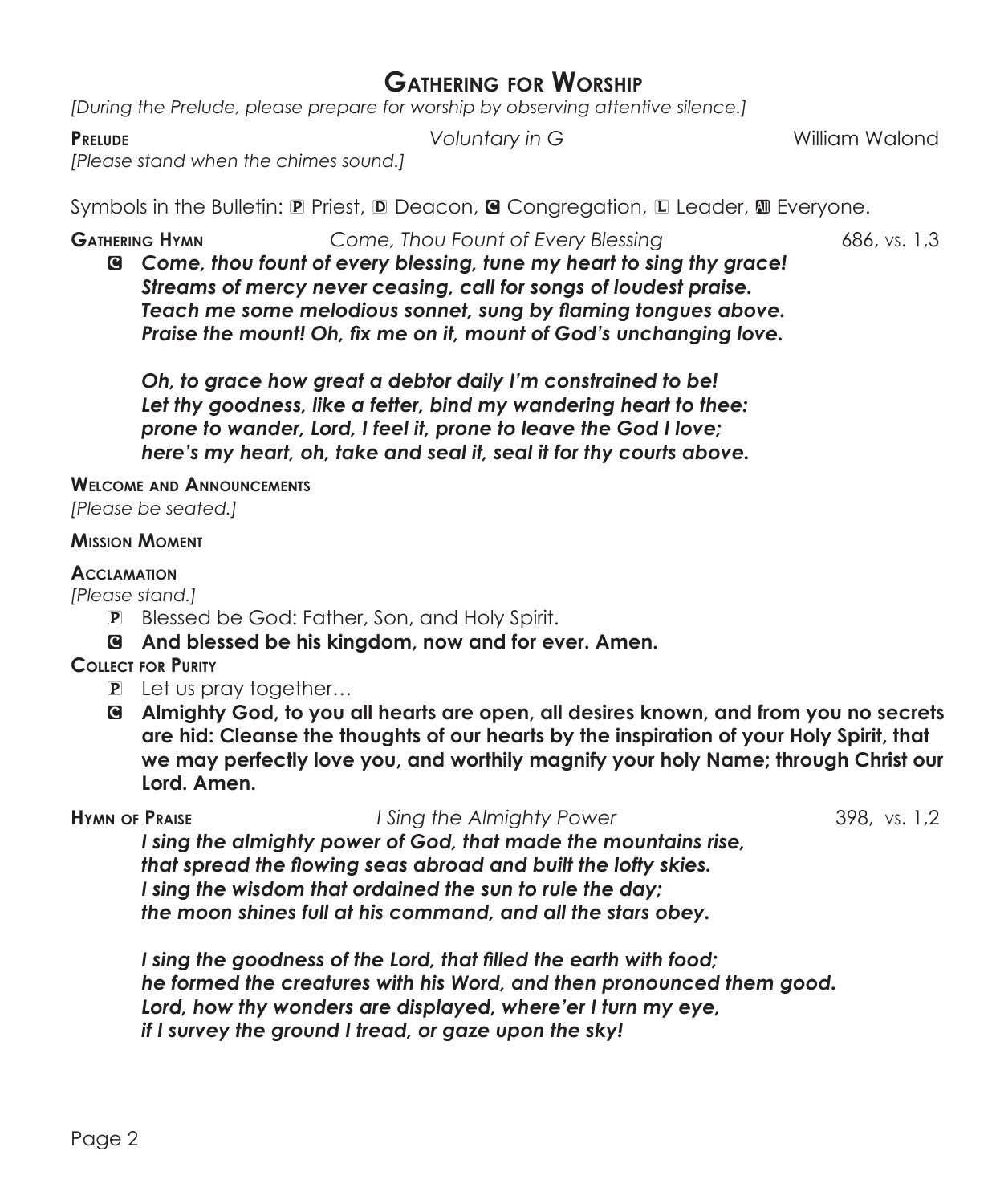#### **Collect of the Day**

- P The Lord be with you.
- C **And also with you.**
- P Let us pray… Almighty and ever-living God, increase in us your gift of faith, that forsaking what lies behind and reaching out to what lies ahead, we may follow the way of your commandments and receive the crown of everlasting joy, through Jesus Christ, our Savior and Lord.
- C **Amen.**

## **Word of God**

**The Readings:** Amos 5:6–7, 10–15 • Psalm 90:12–17 • Hebrews 4:12–16 • Mark 10:17–31 *[Please be seated.]*

The First Reading:

L *The First Reading is taken from Amos, chapter 5…*

Seek the Lord and live, or else God might rush like a fire against the house of Joseph. The fire will burn up Bethel, with no one to put it out. Doom to you who turn justice into poison, and throw righteousness to the ground!

They hate the one who judges at the city gate, and they reject the one who speaks the truth. Truly, because you crush the weak, and because you tax their grain, you have built houses of carved stone, but you won't live in them; you have planted pleasant vineyards, but you won't drink their wine.

I know how many are your crimes, and how numerous are your sins— afflicting the righteous, taking money on the side, turning away the poor who seek help. Therefore, the one who is wise will keep silent in that time; it is an evil time.

Seek good and not evil, that you may live; and so the Lord, the God of heavenly forces, will be with you just as you have said. Hate evil, love good, and establish justice at the city gate. Perhaps the Lord God of heavenly forces will be gracious to what is left of Joseph.

- L The Word of the Lord.
- C **Thanks be to God.**

Metrical Psalm 90: [Tune: *O God, Our Help*]

*So teach us, Lord, in your great might, To number all our days, That we may yet apply our hearts To wisdom and its ways.*

*Lord, let us now be glad and sing Your praises constantly; Let happiness now compensate For years of misery.*

*Lord, let the splendor of your works Shine brightly as the sun; May all God's goodness rest on us; Prosper what we have done.*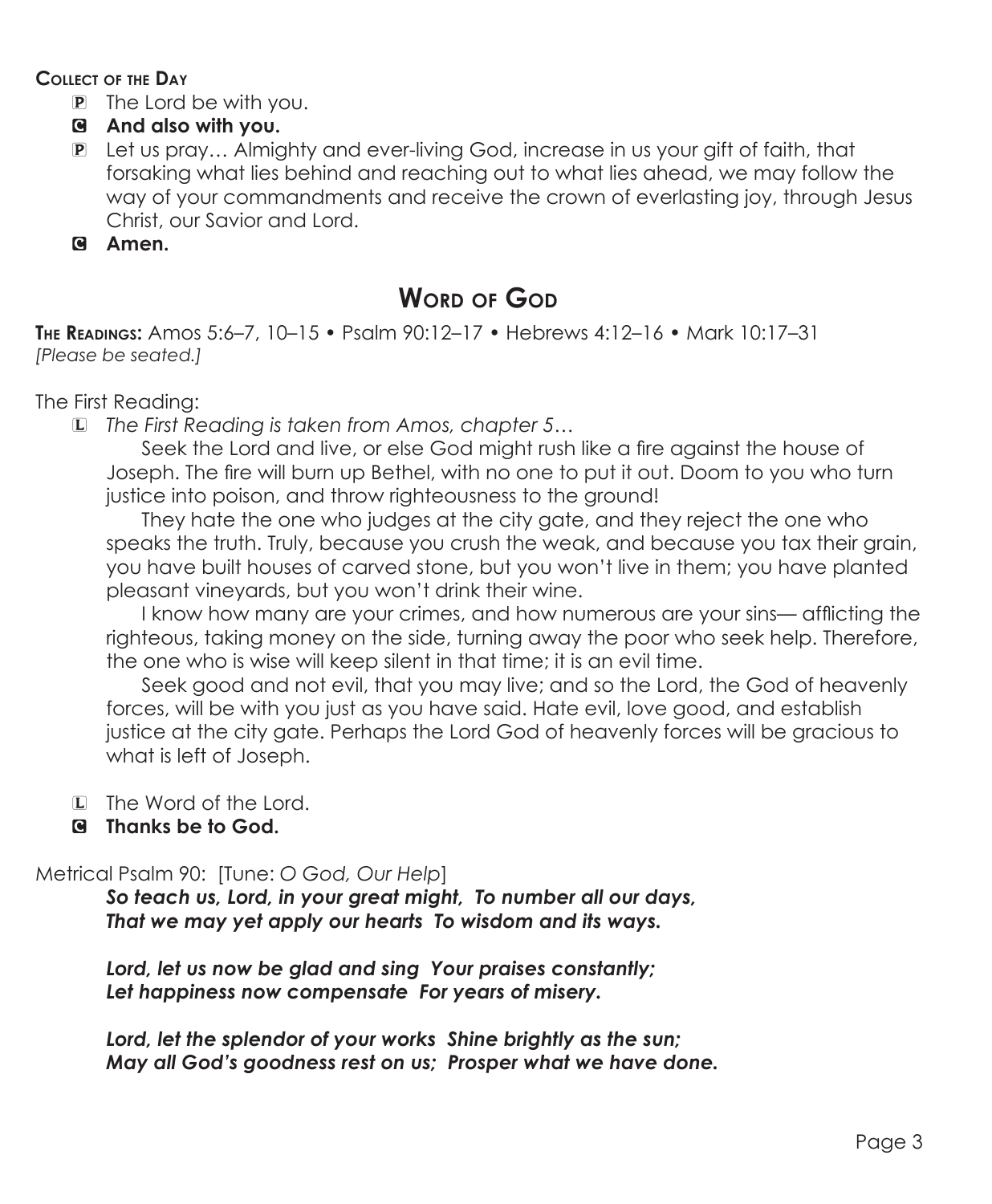The Second Reading:

L *The Second Reading is taken from Hebrews, chapter 4…*

Because God's word is living, active, and sharper than any two-edged sword. It penetrates to the point that it separates the soul from the spirit and the joints from the marrow. It's able to judge the heart's thoughts and intentions. No creature is hidden from it, but rather everything is naked and exposed to the eyes of the one to whom we have to give an answer.

Also, let's hold on to the confession since we have a great high priest who passed through the heavens, who is Jesus, God's Son; because we don't have a high priest who can't sympathize with our weaknesses but instead one who was tempted in every way that we are, except without sin.

Finally, let's draw near to the throne of favor with confidence so that we can receive mercy and find grace when we need help.

- L The Word of the Lord.
- C **Thanks be to God.**

**Acclamation** *Word of God, Come Down on Earth [Please stand.] [Tune: Blessed Jesus at Thy Word]*

 $\blacksquare$  Word of God, come down on earth, living rain from heav'n descending; *touch our hearts and bring to birth faith and hope and love unending. Word almighty, we revere you; Word made flesh, we long to hear you.*

*Word that speaks God's tender love, one with God beyond all telling, Word that sends us from above God the Spirit, with us dwelling, Word of truth, to all truth lead us; Word of life, with one bread feed us.*

The Gospel:

- D The Holy Gospel of our Lord Jesus Christ according to Mark.
- C **Glory to you, Lord Christ.**
- D As Jesus continued down the road, a man ran up, knelt before him, and asked, "Good Teacher, what must I do to obtain eternal life?"

Jesus replied, "Why do you call me good? No one is good except the one God. You know the commandments: Don't commit murder. Don't commit adultery. Don't steal. Don't give false testimony. Don't cheat. Honor your father and mother."

"Teacher," he responded, "I've kept all of these things since I was a boy." Jesus looked at him carefully and loved him. He said, "You are lacking one thing. Go, sell what you own, and give the money to the poor. Then you will have treasure in heaven. And come, follow me." But the man was dismayed at this statement and went away saddened, because he had many possessions.

 Looking around, Jesus said to his disciples, "It will be very hard for the wealthy to enter God's kingdom!" His words startled the disciples, so Jesus told them again, "Children, it's difficult to enter God's kingdom! It's easier for a camel to squeeze through the eye of a needle than for a rich person to enter God's kingdom."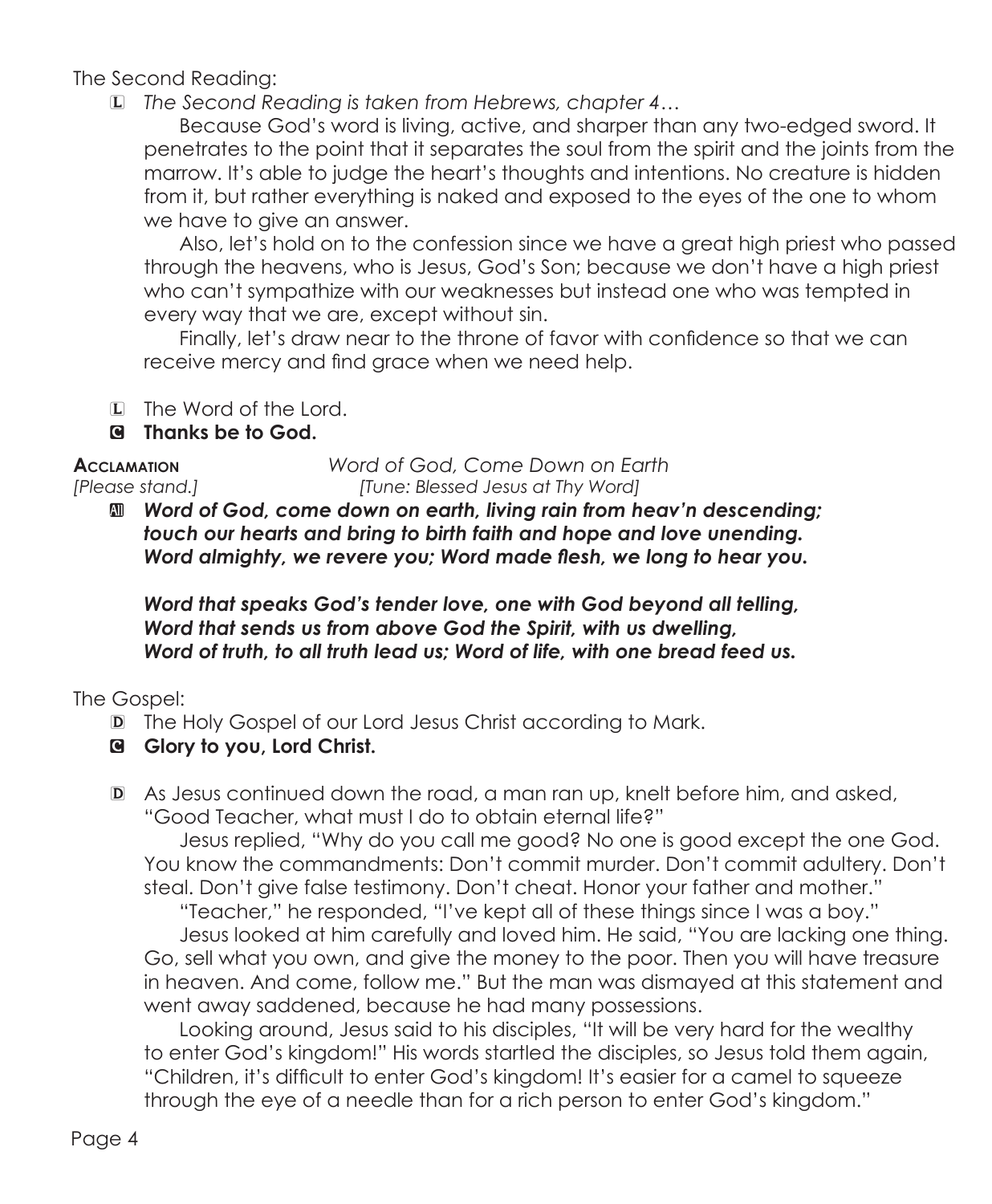They were shocked even more and said to each other, "Then who can be saved?"

Jesus looked at them carefully and said, "It's impossible with human beings, but not with God. All things are possible for God."

Peter said to him, "Look, we've left everything and followed you."

 Jesus said, "I assure you that anyone who has left house, brothers, sisters, mother, father, children, or farms because of me and because of the good news will receive one hundred times as much now in this life—houses, brothers, sisters, mothers, children, and farms (with harassment)—and in the coming age, eternal life. But many who are first will be last. And many who are last will be first."

D The Gospel of the Lord.

### C **Praise to you, Lord Christ.**

**SERMON** Becky Robbins-Penniman

*[Please be seated.]*

**Sermon Hymn** *God of Grace and God of Glory* 594

*[Please stand.]*

*God of grace and God of glory, on thy people pour thy power; crown thine ancient Church's story; bring her bud to glorious flower. Grant us wisdom, grant us courage, for the facing of this hour, for the facing of this hour.*

*Lo! the hosts of evil round us scorn thy Christ, assail his ways! From the fears that long have bound us free our hearts to faith and praise: grant us wisdom, grant us courage for the living of these days, for the living of these days.*

*Cure thy children's warring madness, bend our pride to thy control; shame our wanton, selfish gladness, rich in things and poor in soul. Grant us wisdom, grant us courage, lest we miss thy kingdom's goal, lest we miss thy kingdom's goal.*

*Save us from weak resignation to the evils we deplore; let the gift of thy salvation be our glory evermore. Grant us wisdom, grant us courage, serving thee whom we adore, serving thee whom we adore.*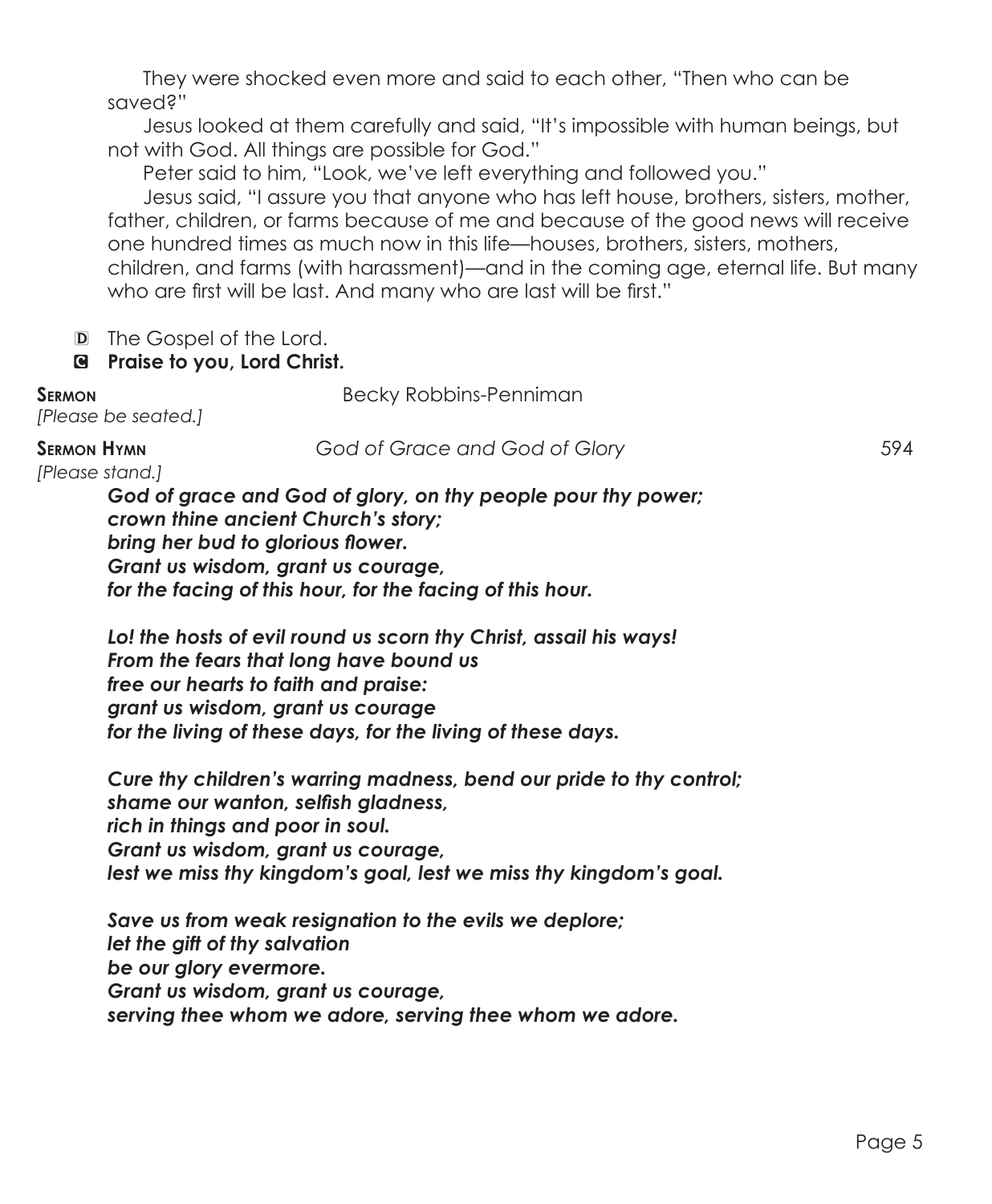**The Nicene Creed**

 $\mathbf{M}$  **We believe in one God, the Father, the Almighty, maker of heaven and earth, of all that is, seen and unseen.**

**We believe in one Lord, Jesus Christ, the only Son of God, eternally begotten of the Father, God from God, Light from Light, true God from true God, begotten, not made, of one Being with the Father. Through him all things were made. For us and for our salvation he came down from heaven: by the power of the Holy Spirit he became incarnate from the Virgin Mary, and was made man. For our sake he was crucified under Pontius Pilate; he suffered death and was buried. On the third day he rose again in accordance with the Scriptures; he ascended into heaven and is seated at the right hand of the Father. He will come again in glory to judge the living and the dead, and his kingdom will have no end.**

**We believe in the Holy Spirit, the Lord, the giver of life, who proceeds from the Father and the Son. With the Father and the Son he is worshiped and glorified. He has spoken through the Prophets. We believe in one holy catholic and apostolic Church. We acknowledge one baptism for the forgiveness of sins. We look for the resurrection of the dead, and the life of the world to come. Amen.**

#### **Prayers of the People**

*[Please stand, kneel, or sit, as you choose.]*

- D Let us pray for the Church and for the world.
- L Lord, make us instruments of your peace.
- C **Where there is hatred, let us sow love; where there is injury, pardon; where there is discord, union; where there is doubt, faith.**
- L Guide the people of this land, and of all the nations, in the ways of justice and the common good.
- C **Where there is despair, let us sow hope; where there is darkness, light; where there is sadness, joy.**
- L Comfort and heal all those who suffer in body, mind, or spirit [*especially… read names in notebook*], and those we name aloud or in our hearts [*leave time…*]. Help us to be the answers to the prayers of those who cry out to you.
- C **Grant that we may not so much seek to be consoled as to console; to be understood as to understand; to be loved as to love.**
- L Give us a reverence for the earth as your own creation. We give you thanks for the flowers given today for your honor and glory and in thanksgiving for the October birthdays of Kelly Ray, Lori, Amy, Allen, Barb and JoAnn, Dick, Kam, and Hilda by Donna Pylman, and for all the blessings of this life [*especially… read items in notebook*].
- C **For it is in giving that we receive; it is in pardoning that we are pardoned.**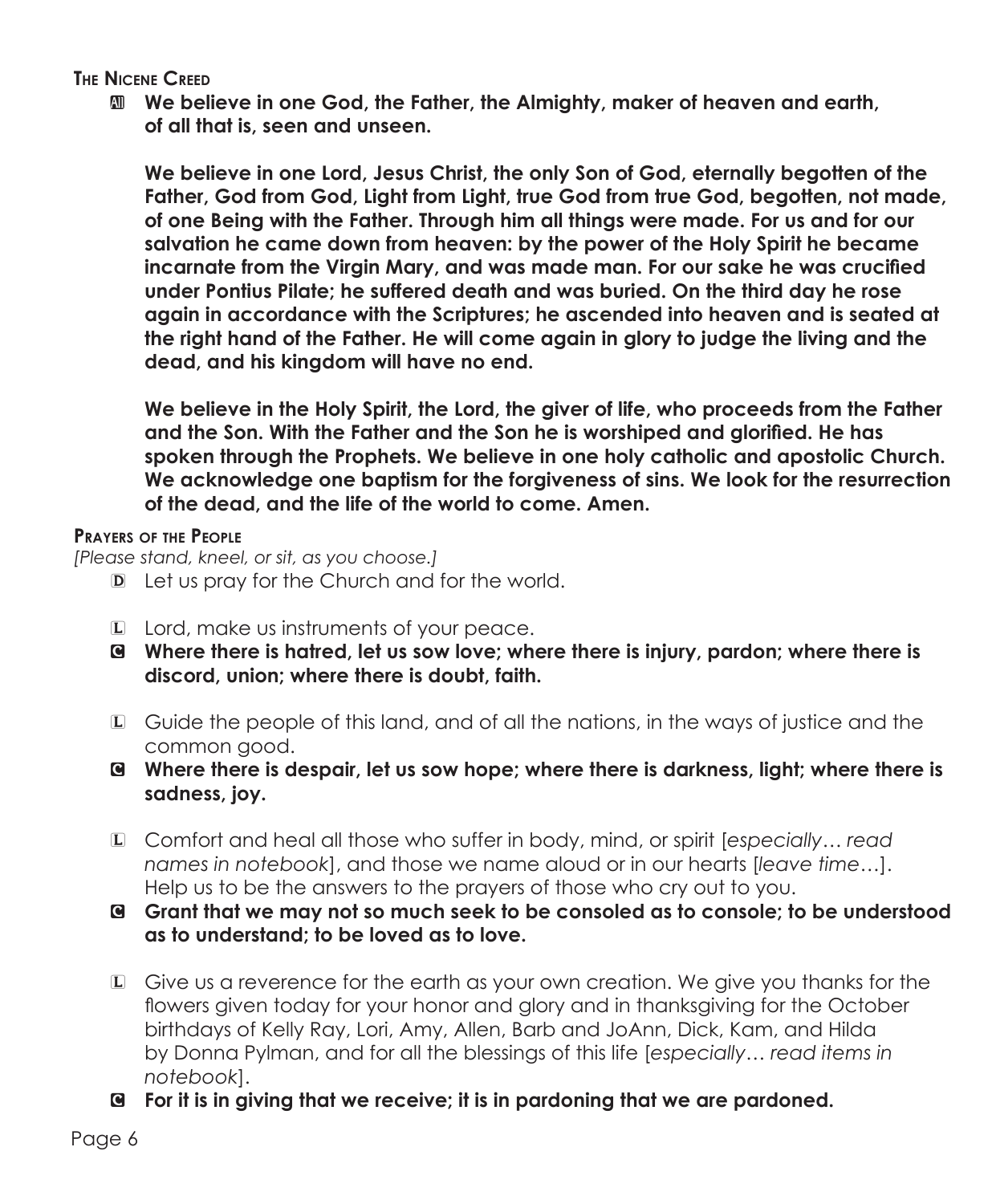- L We commend to your mercy all who have died, [*especially… read names in notebook*], and those we name aloud or in our hearts [*leave time …*], that your will for them may be fulfilled;
- C **For it is in dying that we are born to eternal life. Lord, make us instruments of your peace. Amen.**

### **Confession and Absolution**

*[Please stand or kneel, as you choose.]*

- D We pray to you also for the forgiveness of our sins. [*Silence is kept.*] Have mercy upon us,
- C **most merciful Father; in your compassion forgive us our sins, known and unknown, things done and left undone; and so uphold us by your Spirit that we may live and serve you in newness of life, to the honor and glory of your Name; through Jesus Christ our Lord. Amen.**
- P Almighty God have mercy on you, forgive you all your sins through the grace of Jesus Christ, strengthen you in all goodness, and by the power of the Holy Spirit keep you in eternal life.
- C **Amen.**

### **Prayers and Blessings**

[Those celebrating birthdays, anniversaries or special occasions may receive an individual blessing.]

### **The Greeting of Peace**

*[Please stand.]*

- P The peace of the Lord be always with you.
- C **And also with you.** (*All may greet one another in the name of the Lord.*)

## **The Holy Communion**

### **Offertory Sentence**

D Walk in love, as Christ loved us and gave himself for us, an offering and sacrifice to God. Be grateful you have gifts to share with a hurting world, and give with a cheerful heart.

**Offertory** *Lead Me, Lord* S.S. Wesley

### *[Please be seated.]*

#### **Presentation**

*[Please stand when the plates are given to the Deacon.]*

D We gladly present the fruits of our lives to the God who creates us, redeems us and sustains us. May we have the grace to use them to heal God's world.

#### **United Thank Offering Prayer**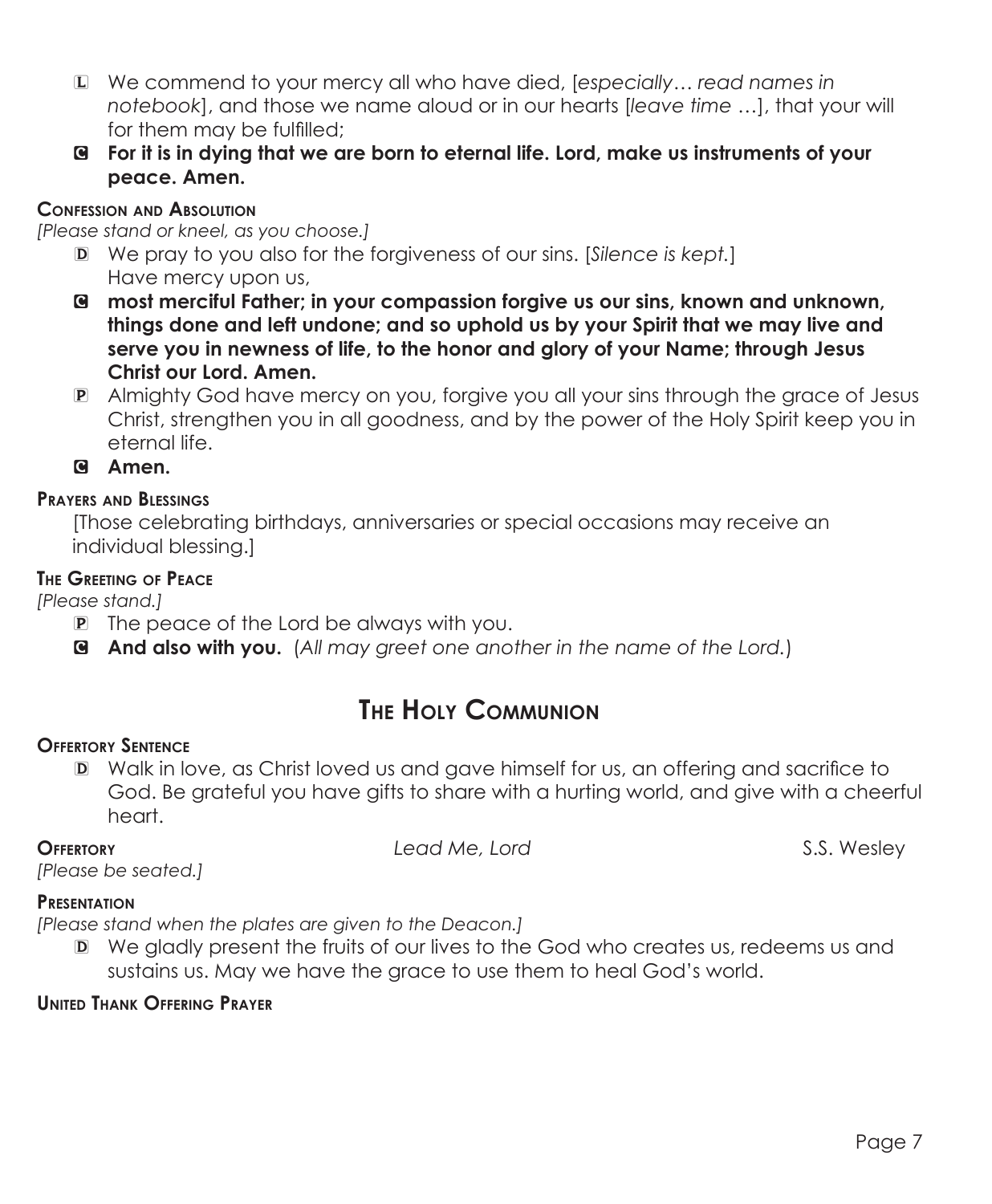*We give thee but thine own, whate'er the gift may be; all that we have is thine alone, a trust, O Lord, from thee.*

### *May we thy bounties thus as stewards true receive, and gladly, as thou blessest us, to thee our first-fruits give.*

**Eucharistic Prayer** [Enriching Our Worship, Prayer 1]

- P The Lord be with you.
- C **And also with you**.
- P Lift up your hearts.
- C **We lift them to the Lord**.
- P Let us give thanks to the Lord our God.
- C **It is right to give our thanks and praise.**
- P It is truly right, and good and joyful, to give you thanks, all-holy God, source of life and fountain of mercy. You have filled us and all creation with your blessing and fed us with your constant love; you have redeemed us in Jesus Christ and knit us into one body. On the first day of the week he overcame death and the grave, and by his glorious resurrection he opened to us the way of everlasting life. Through your Holy Spirit you continually replenish us and call us to fullness of life. Therefore, joining with Angels and Archangels and with the faithful of every generation, we lift our voices with all creation as we sing,

**Sanctus** *Holy, Holy, Holy Lord* S 130

- a *Holy, holy, holy Lord, God of power and might, Holy, holy, holy Lord, God of power and might, heaven and earth are full, full of your glory. Hosanna in the highest. Hosanna in the highest. Blessed is he who comes in the name of the Lord. Hosanna in the highest. Hosanna in the highest.*
- P Blessed are you, gracious God, creator of the universe and giver of life. You formed us in your own image and called us to dwell in your infinite love. You gave the world into our care that we might be your faithful stewards and show forth your bountiful grace. But we failed to honor your image in one another and in ourselves; we would not see your goodness in the world around us; and so we violated your creation, abused one another, and rejected your love.

 Yet you never ceased to care for us, and prepared the way of salvation for all people. Through Abraham and Sarah you called us into covenant with you. You delivered us from slavery, sustained us in the wilderness, and raised up prophets to renew your promise of salvation. Then, in the fullness of time, you sent your eternal Word, made mortal flesh in Jesus. Born into the human family, and dwelling among us, he revealed your glory. Giving himself freely to death on the cross, he triumphed over evil, opening the way of freedom and life.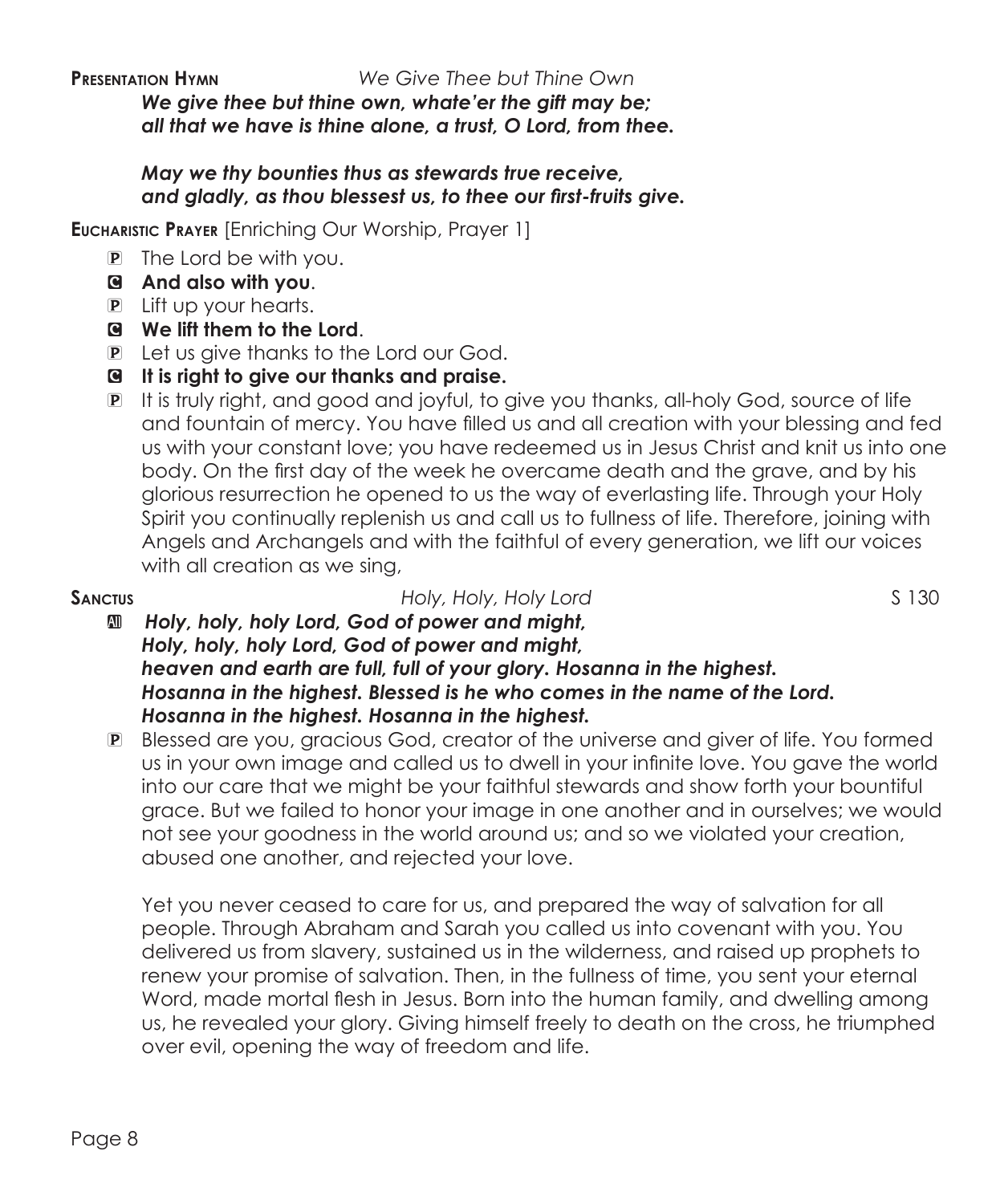P On the night before he died for us, Our Savior Jesus Christ took bread, and when he had given thanks to you, he broke it, and gave it to his friends, and said: "Take, eat: This is my Body which is given for you. Do this for the remembrance of me."

 As supper was ending, Jesus took the cup of wine, and when he had given thanks, he gave it to them, and said: "Drink this, all of you: This is my Blood of the new Covenant, which is poured out for you and for all for the forgiveness of sins. Whenever you drink it, do this for the remembrance of me."

Therefore we proclaim the mystery of faith:

- $\mathbf{I}$  Christ has died. Christ is risen. Christ will come again. Remembering his death and **resurrection, we now present to you from your creation this bread and this wine. By your Holy Spirit may they be for us the Body and Blood of our Savior Jesus Christ. Grant that we who share these gifts may be filled with the Holy Spirit and live as Christ's Body in the world. Bring us into the everlasting heritage of your daughters and sons, that with all your saints, past, present, and yet to come, we may praise your Name for ever.**
- P Through Christ and with Christ and in Christ, in the unity of the Holy Spirit, to you be honor, glory, and praise, for ever and ever.
- **AMEN.**
- P And now as our Savior Christ has taught us, we are bold to say,

#### **The Lord's Prayer**

 $\mathbf{M}$  **Our Father, who art in heaven, hallowed be thy Name, thy kingdom come, thy will be done, on earth as it is in heaven. Give us this day our daily bread. And forgive us our trespasses, as we forgive those who trespass against us. And lead us not into temptation, but deliver us from evil. For thine is the kingdom, and the power, and the glory, for ever and ever. Amen.**

#### **The Breaking of the Bread**

- P We break this bread to share in the body of Christ.
- C **We who are many are one body, for we all share the one bread.**

**Fraction** *Taste and See*

*Taste and see, taste and see the goodness of the Lord. Oh, taste and see, taste and see the goodness of the Lord, of the Lord*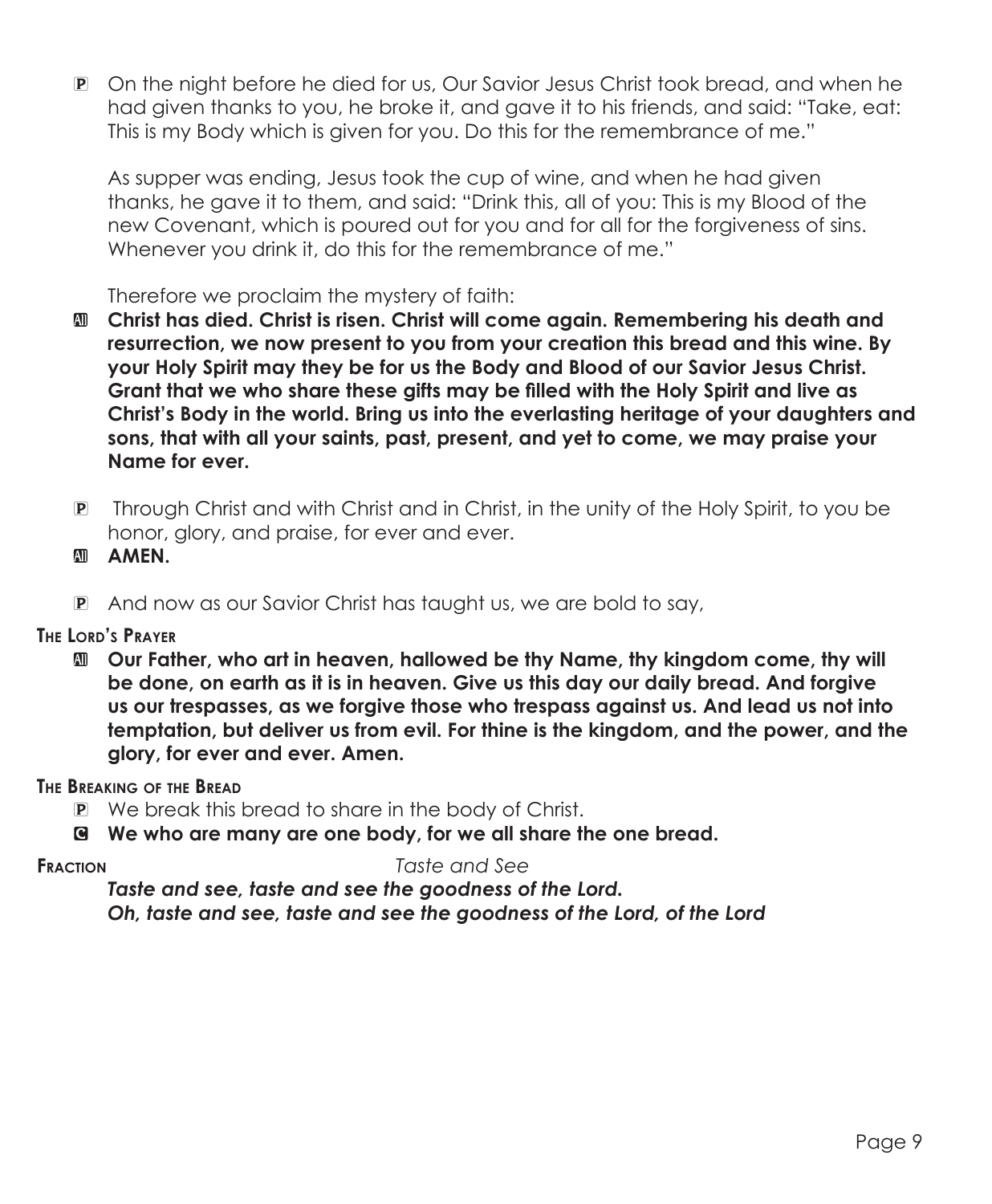*[You may be seated. All are welcome at the Lord's Table. Please follow the directions of the usher, who*  will let you know when it's your turn to go to the altar rail. You may stand or kneel. To receive, hold your *hands in front of you, one palm over the other. The priest will place a wafer there. You may either consume it immediately, and then sip from the cup of wine when it comes to you, or, you may wait and dip the wafer into the wine. When you are finished, please return to your seat by the side aisle.]*

P The Gifts of God for the People of God. Take them in remembrance that Christ died for you, and feed on him in your hearts by faith, with thanksgiving.

#### **Our Prayer Team will be in the south narthex (at the back of the church) during Holy Communion to pray with you for healing, guidance, a loved one, or anything else on your heart.**

**Chant** *The Lord Is My Song* Taizé

*[Please repeat this chant until the musician stops playing the tune.]*

*The Lord is my song, the Lord is my praise: all my hope comes from God. The Lord is my song, the Lord is my praise: God, the well-spring of life.*

#### **Post Communion Prayer**

*[Please stand or kneel, as you choose.]*

- P Let us pray…
- a **Father of all, we give you thanks and praise, that when we were still far off you met us in your Son and brought us home. Dying and living, he declared your love, gave us grace and opened the gate of glory. May we who share Christ's body live his risen life; we who drink his cup bring life to others; we whom the Spirit lights give light to the world. Keep us firm in the hope you have set before us, so we and all your children shall be free, and the whole earth live to praise your name. Amen.**

### **The Blessing**

*[Please stand.]*

P God bless your eyes to see the world as God sees,

your lips to speak to others as if to Christ,

your hands to work and heal in the power of the Holy Spirit, and

your minds to discern all that is excellent, admirable, true, holy, just, pure, lovely, and worthy of praise.

God the Father, the Son, and the Holy Spirit bless your hearts and set them on fire.

C **Amen.**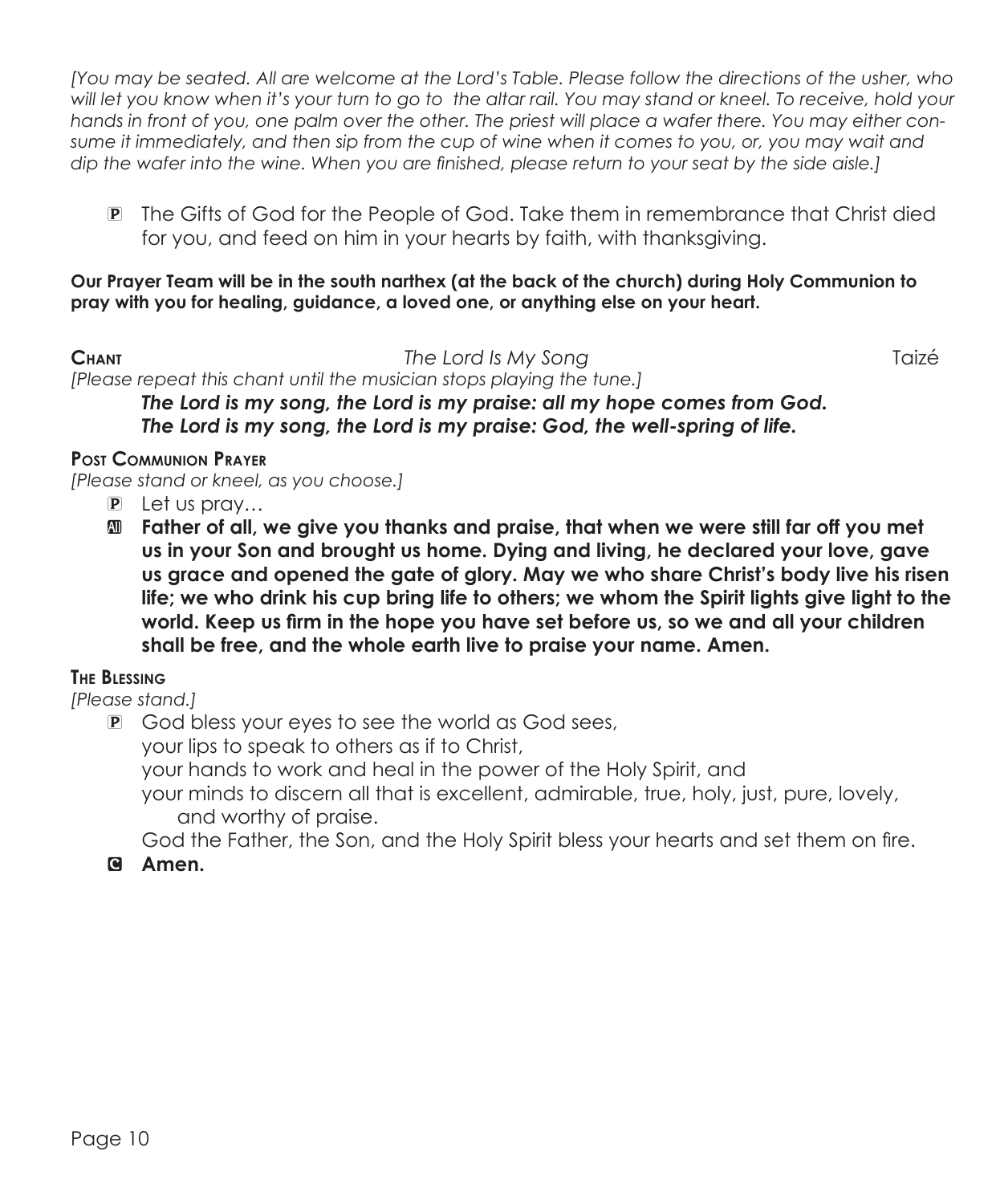**Sending Hymn** *O Jesus, I Have Promised*

*[Tune: Lead On, O King Eternal]*

*O Jesus, I have promised to serve thee to the end: be thou for ever near me, my Master and my friend; I shall not fear the battle, if thou art by my side, nor wander from the pathway, if thou wilt be my guide.*

*O let me hear thee speaking in accents clear and still, above the storms of passion, the murmurs of self-will; O speak to reassure me, to hasten or control; O speak, and make me listen, thou guardian of my soul.*

*O Jesus, thou hast promised to all who follow thee, that where thou art in glory there shall thy servant be; and, Jesus, I have promised to serve thee to the end; O give me grace to follow, my Master and my friend.*

**The Dismissal**

- D Let us go forth in the name of Christ.
- C **Thanks be to God.**

**Postlude** *Allegro Maestoso* F. Mendelssohn

*Scripture taken from the Common English Bible®, CEB® Copyright © 2010, 2011 by Common English Bible.™ Used by permission. All rights reserved worldwide.*